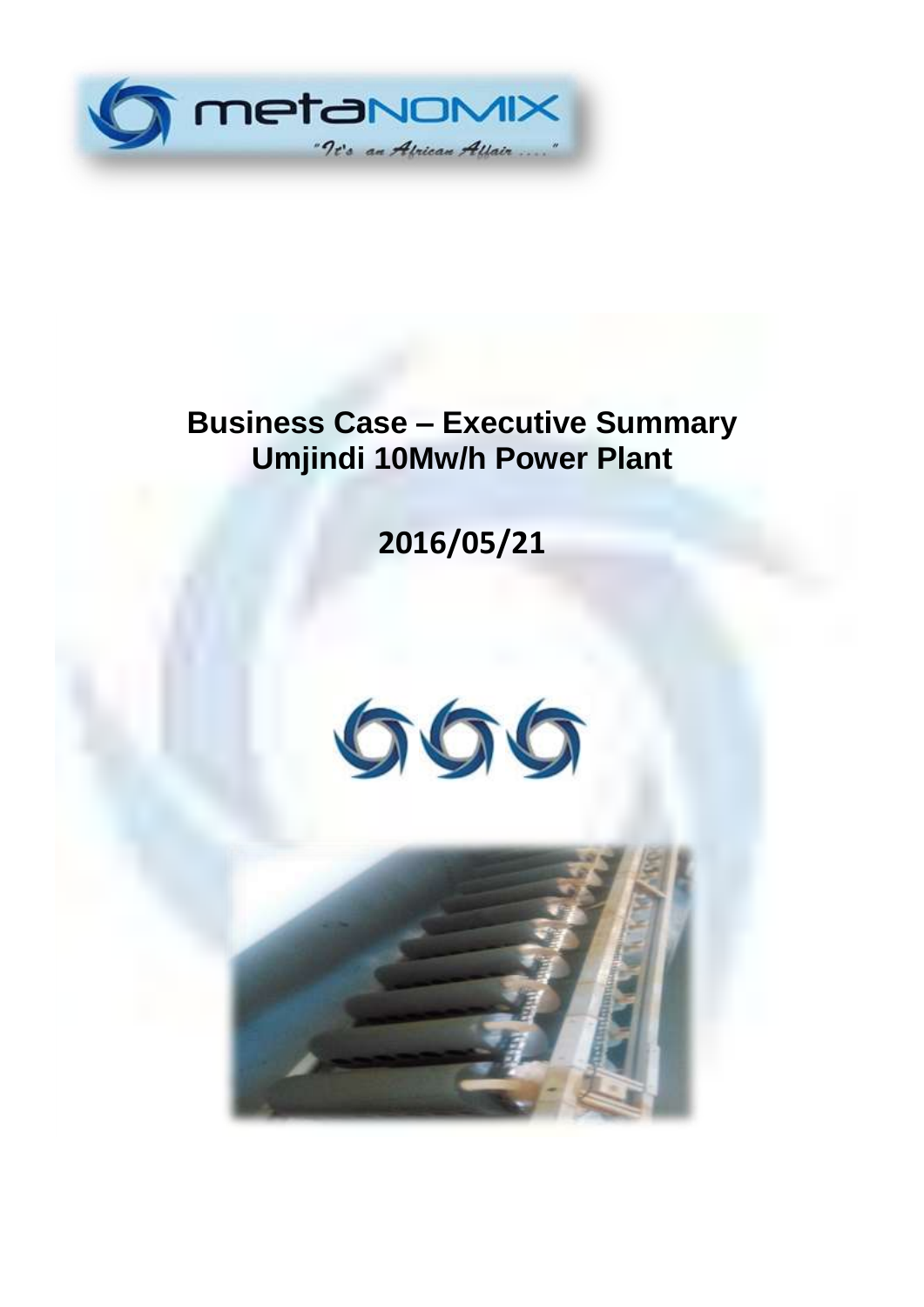

# 1 Introduction

metaNOMIX, have been successful in their bid for the electricity generation and supply of 10Mw/h to the Umjindi Local Municipality in Bartberton, Mpumalanga South Africa.

metaNOMIX will fulfil the roll of the EPCM (Engineering, Procurement, Construction Management) company in this project. This document will outline the process and different stakeholders identified.

The ROSCH Kinetic energy technology was selected for this project, after a relationship lasting several years, and necessary validation and due diligence were completed.

With a bankable Power Purchase Agreement that was signed with relevant off-taker, and a strong network of service providers and vendors that will participate in this project and expansion thereof in the near future, we believe the value proposition to the funder will be easily realised and quantified.

The current RISK to this project is sufficient pre-project funding to initiate certain key components necessary for project enablement. This includes contracting the necessary stakeholders, procurement of land and finalising the necessary feasibility studies, as well as contracting the relevant project team. This will be outlined in the financial model later in this document.

# 2 Company details

### **2.1 Board of Directors:**

Managing Director



Joost Heystek

#### **Directors**

Pieter Kriel: Director Finance

Len Collier: Director Business Development Johan van Tonder: Director Operations Johann Bruwer: Director Technical & Electrical Support Deon Mostert: Director Sales and Marketing

#### **Managers**

Renier Pieterse: Human Resources Stark Horstman: Health & Safety Danie Weideman: IT-Services Armand Du Bois: Water Services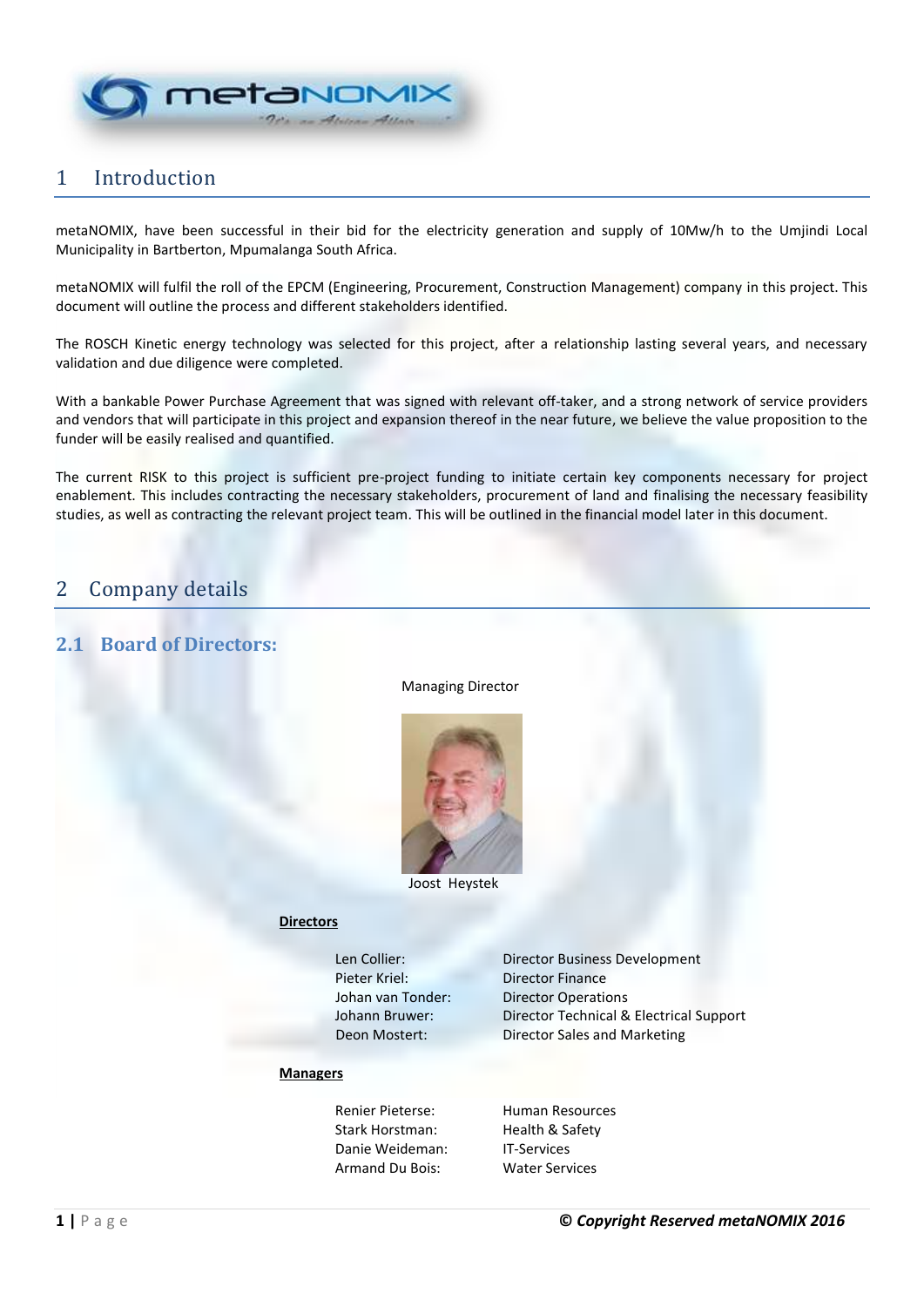

# **2.2 Operations:**

metaNOMIX will have it's primary operating office at 11 Andrews Street, Barberton, Mpumalanga Province, South Africa.



The facility gives access to all the functional office requirements needed without having to incur unessesary capital expenditure by connecting to the Regus business model, which will allow operational personal to have access to all the different Regus locations regionally and internationally.

# 3 Organizational Structure



metaNOMIX proposes a multi-dimensional organizational structure for this project. It can be categorised as follows:

1. International Structure

In order to protect currency against the current volatility of the ZAR currency, it is important to hold this EUR in a location with the best possible tax benefits. Procurement of goods and services will be done from this location in the actual currency procured. Only operational cash needs to be brought in locally.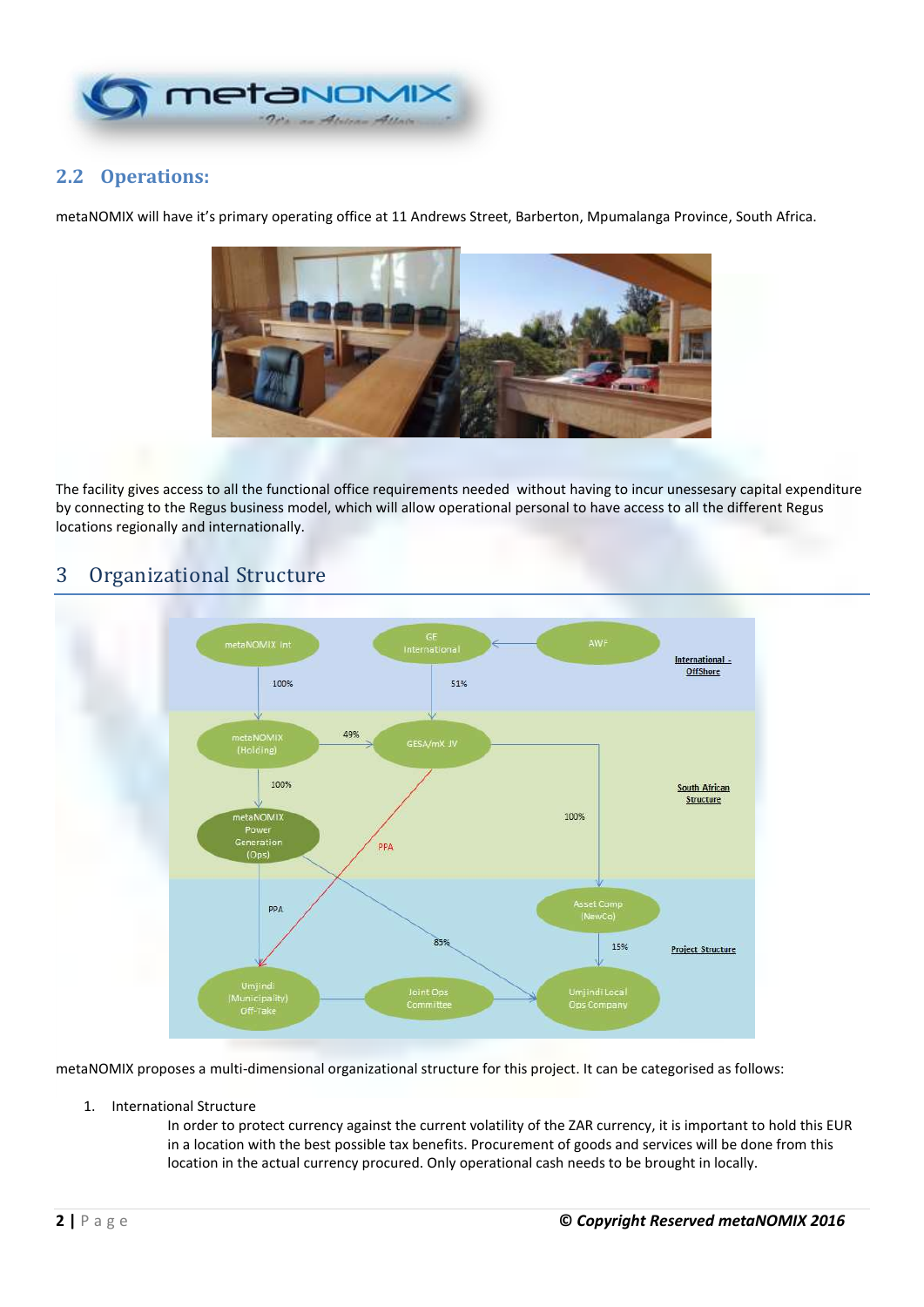

The proposal is to setup metaNOMIX International abroad for this purpose. At the moment, the preferred location is Mauritius, but will be advised by Deloitte on this matter.

2. South African Structure

For the local South African Structure, we propose a metaNOMIX/GESA/AWF Joint venture with a 49/51 % shareholding . The PPA will be seeded to this new venture from metaNOMIX. metaNOMIX will be the operational roll-out company going forward.

3. Regional Structure (Umjindi)

The regional structure will have an Asset Company (NewCo) which will be 100% owned by the joint venture above. A local operations company will be set up, owned by metaNOMIX. A joint operations committee has been be created in conjunction with the off-taker (Umjindi Municipality) to take management control of operational matters during and post project implementation.

# 4 Key Strategic Partners

The following strategic partners will be part of this project:

### **4.1 ROSCH Innovations**



#### <http://www.rosch-innovations.de/>

This Technology is based on the consistent use of physical laws and forces of nature, and uses the energy differences between two mechanical systems using the available natural forces. The power plant works without fuel, diesel, gas, solar or wind, and this Technology is pollution free and environmental friendly.

### **4.2 Deloitte**



metaNOMIX will have a long term engagement with Deloitte to manage and execute business processes both internally and externally and therefore ensure transparent and auditable reporting back to the executive and funders.

These services will include:

- Source to Pay
- Programme Management
- Project Management and Control
- Finance, Accounting and Reporting
- Advisory Services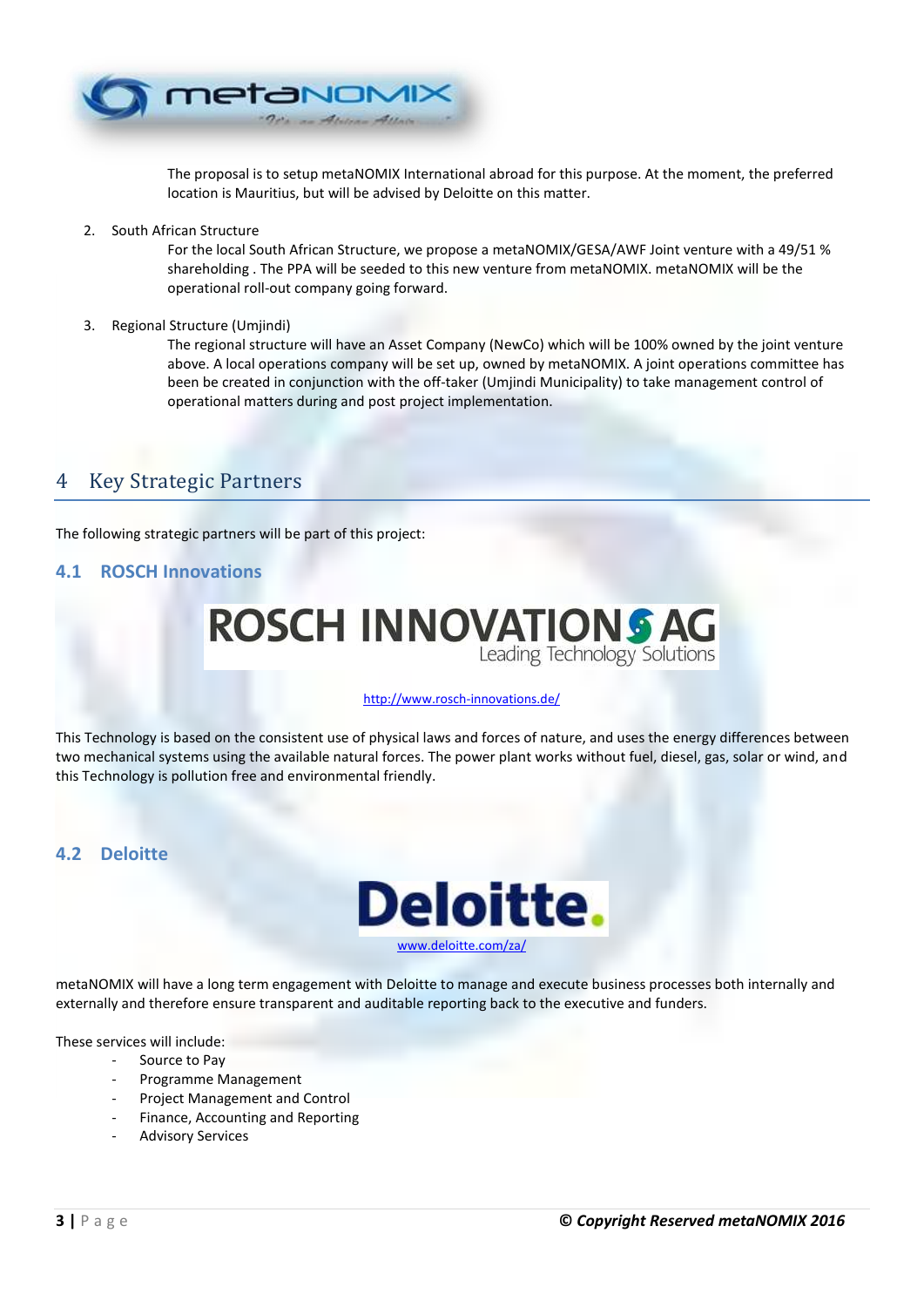

### **4.3 metaWEAVE**



One of the key differentiators is the strong partnership with our IT Technology partner metaWEAVE. With more than 15 year of implementing enterprise business solutions to various industries in all the different market sectors, metaWEAVE will ensure transparency in all the different components of this project.

It will give visibility to both operational as well as executive stakeholders, and ensure efficient management of the entire lifecycle of the project. The advantage to funders will be real-time reporting and visibility of key metrics.

### **4.4 Plan Associates (Town and Regional Planners)**



Plan Associates was established in 1964 and offers a comprehensive multi-disciplinary service needed in the area of development planning. The following services will be offered relating to this project:

- Integrated Development Planning and Institutional Development
- Land Use and Transportation Integration Planning
- Township Layouts and Township establishment
- Rezoning's, Concent Uses, Subdivision and Consolidation of Erven
- Socio Economic Surveys
- Land Use and Demographic Inputs to Traffic Modelling
- Human Settlement (Housing) Planning
- Project Management and Feasibility Studies
- Integrated Development Planning and Institutional Development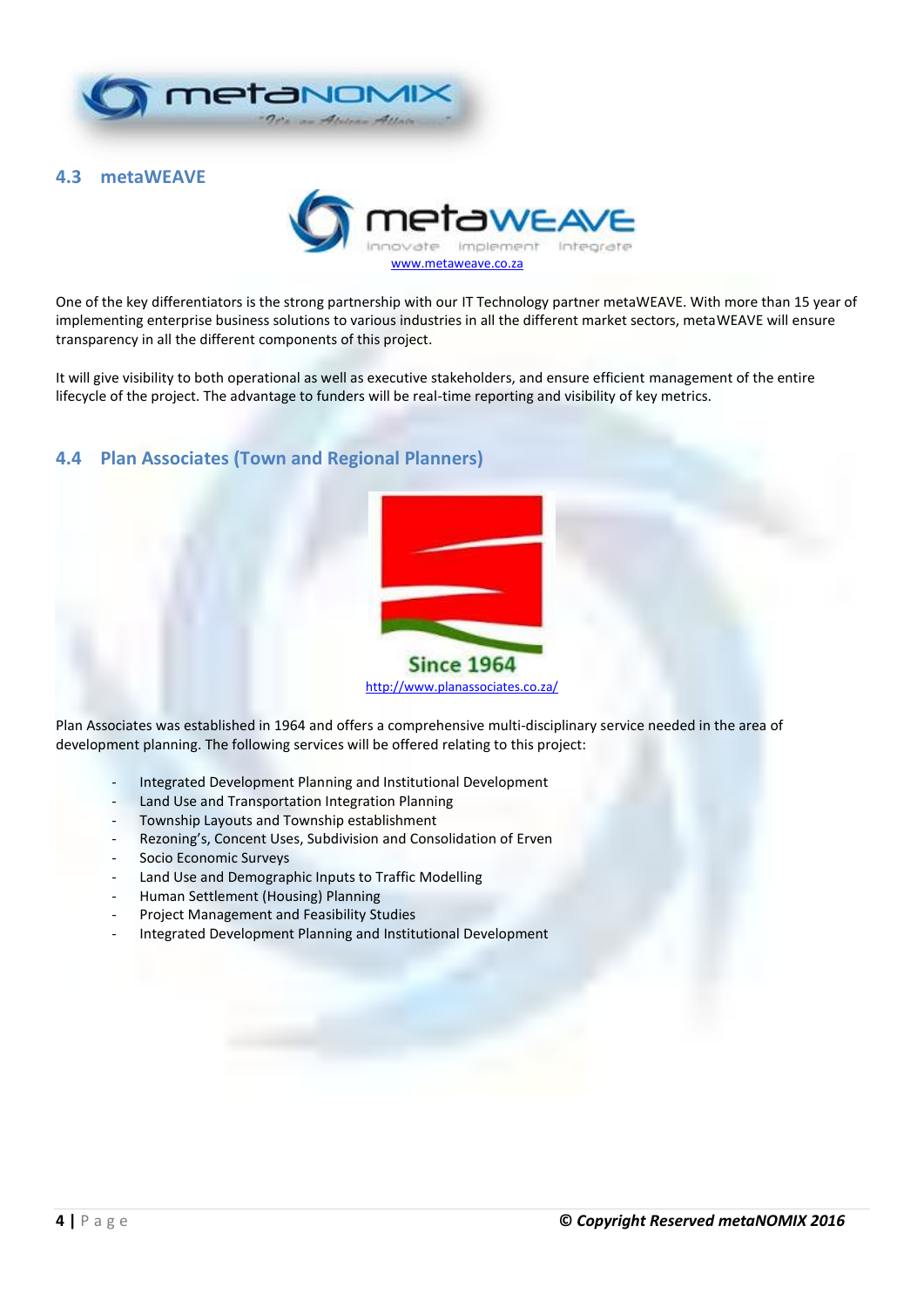

## **4.5 DAP - Structural, Civil and Municipal Consulting Engineers**



With more than 30 Years' experience in various Structural, Civil and Municipal projects, DAP Engineers will ensure a successful implementation of projects of this nature. The company, headed by Dries (A. M.) Pretorius Pr. Eng. (ECSA – 830423), have been involved in all aspects of Civil Engineering, including municipal (water and energy) ,agriculture, small, medium and large contraction, roads ect.

Initial civil design and costing for the 5MW X 02 modular units was done on RISK by DAP Enigineers.



# **4.6 Electrical Consulting Engineers**

<http://www.eicprojects.co.za/>

With projects of this nature, the Electrical Consulting Engineers team is key to the success of a quality design and implementation. For that reason is EIC a core member of the team.

EIC Projects has comprehensive experience in numerous electrical, instrumentation and control system projects from initial feasibility studies up to, and including, the execution phases of projects where contractor onsite management and supervision is required. EIC Projects offers a full engineering service and has the knowledge, expertise and experience to provide customised solutions to meet the specific needs of our clients.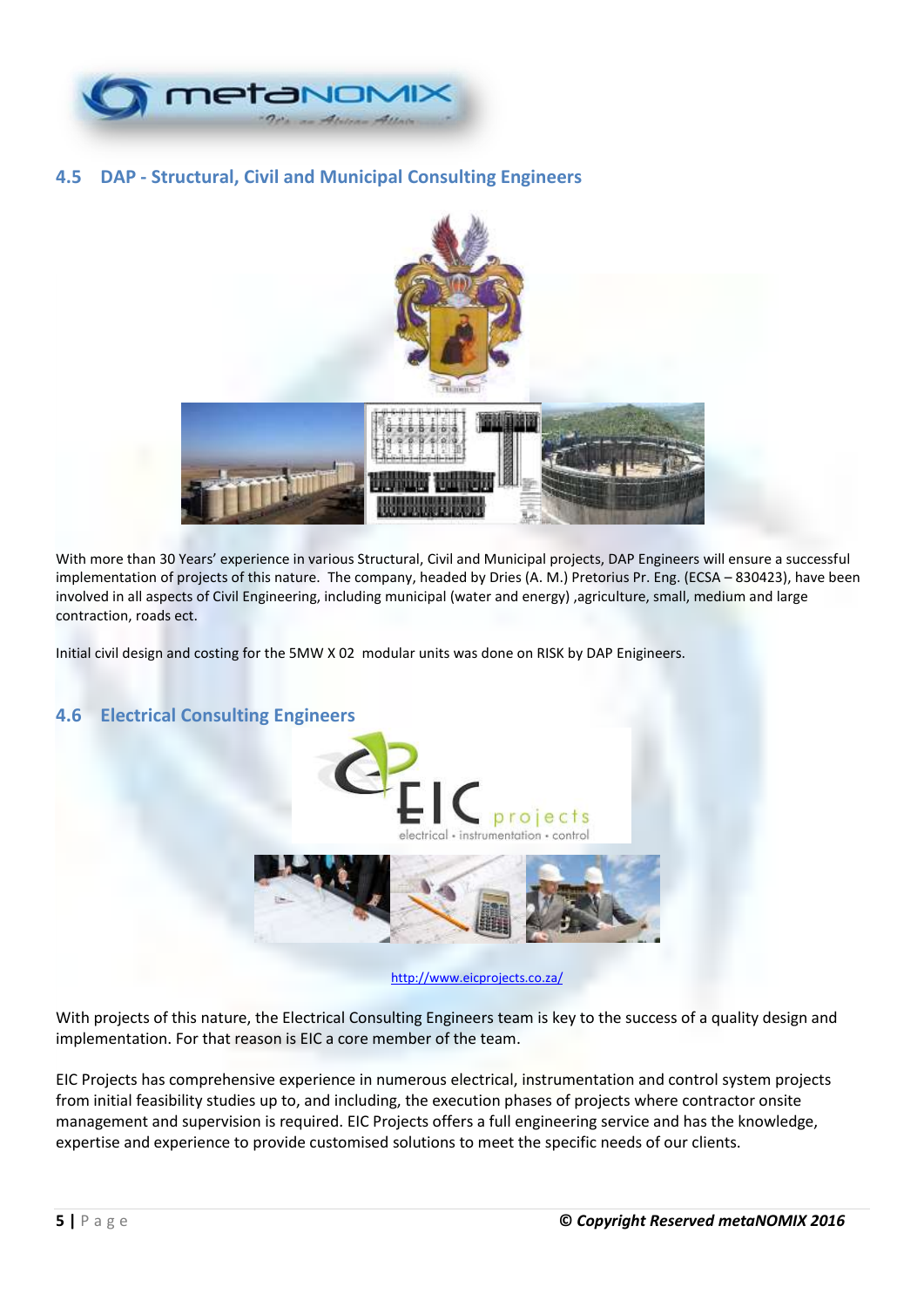

### **4.7 Mirabilis – Insurance**



<http://www.mirabilisafrica.com/>

MIRABILIS Engineering Underwriting Managers for Santam Limited is an invaluable part of the project delivery. The full range of Engineering Insurance Products will be incorporated, and have been included in the total pricing. The insurance cost estimates are at 0.4% of the total incorporated project costs. The products include:

- Contractors' All Risks Insurance (CAR)
- Engineering Project Insurance Cover (EPIC)
- Advance Loss of Profits Insurance (ALOP)
- Contractors' Plant and Equipment Insurance (CPE)
- Machinery Breakdown Insurance (MB)
- Loss of Profits following Machinery Breakdown Insurance (MLOP)
- Deterioration of Stock Insurance (DOS)
- Electronic Equipment Insurance (EEI)
- Business Interruption following Electronic Equipment Insurance (EEI BI)
- Civil Engineering Completed Risks (CECR) Insurance
- Seamless Project Insurance

# 5 Project Financials

### **5.1 Initial funding requirements**

1. Procurement of Land

Farmland was identified on the outskirts of Umjindi which is ideal for the establishment of the site. It is approximately 200ha of farmland divided in three title deeds. Although not all of the land is required for the establishment of the initial 10mw/h plant, the rest of the available land is ideal for planned expansions and additional town establishment and can earn potential revenue in this regard.

This is the biggest component of the initial investment required.

2. Project & Team Enablement

An Environmental Impact Assessment needed for the finalisation of the issuing of the Power Generation License from the National Energy Regulator of South Africa must be finalised. Preliminary earthworks need to be completed during 2016, in order to enable start-up towards end of 2017. The order manufacture and import the Kinetic Technology Mechanisms from Germany, to be placed towards end of 2016. Professional Engineering partners need to be appointed